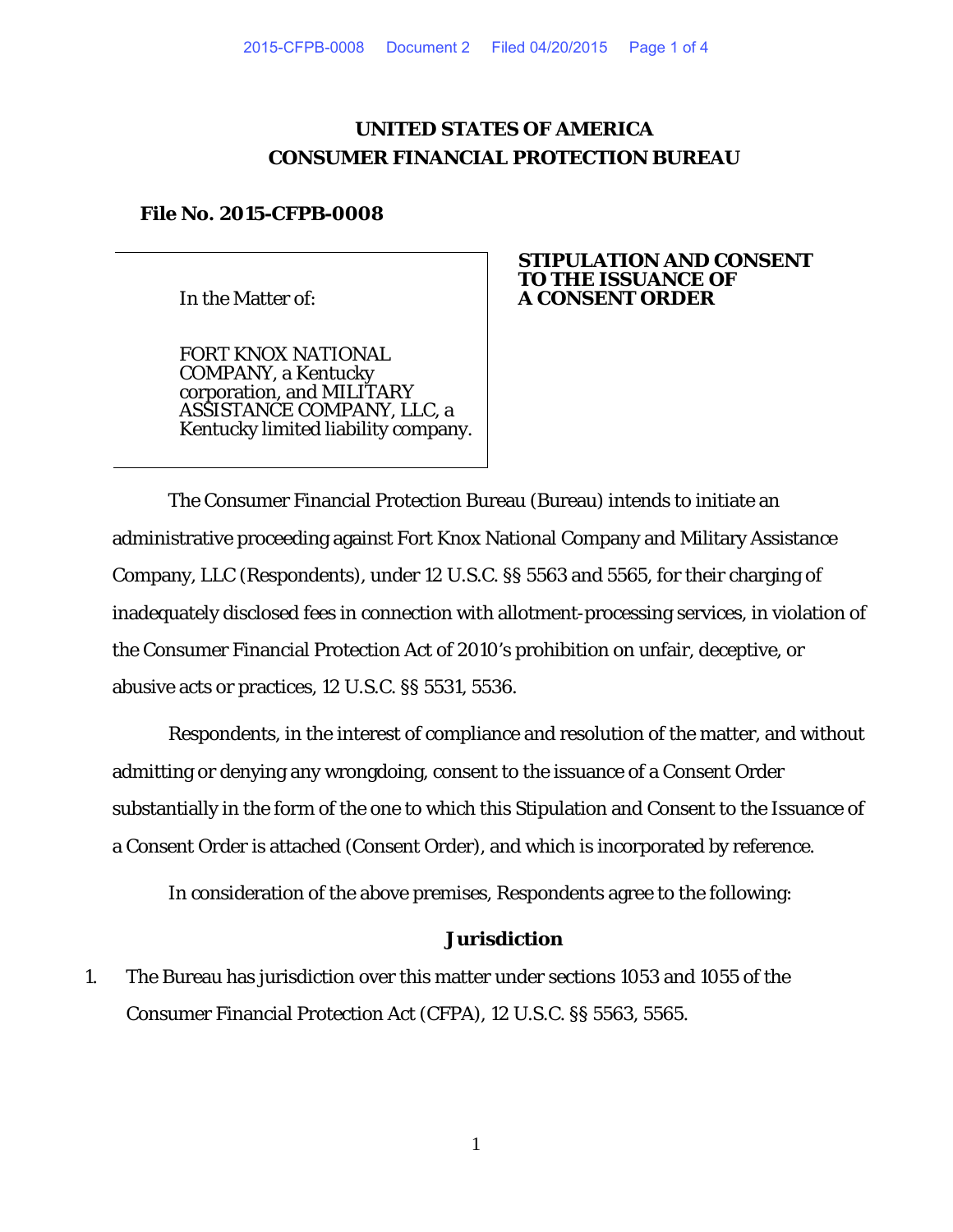#### **Consent**

- $2.$ Respondents agree to the issuance of the Consent Order, without admitting or denying any of the findings of fact or conclusions of law, except that Respondents admit the facts necessary to establish the Bureau's jurisdiction over Respondents and the subject matter of this action.
- Respondents agree that the Consent Order will be deemed an "order issued with the  $3.$ consent of the person concerned" under 12 U.S.C. § 5563(b)(4), and agree that the Order will become a final order, effective upon issuance, and will be fully enforceable by the Bureau under 12 U.S.C. §§ 5563(d)(1) and 5565.
- $4.$ Respondents voluntarily enter into this Stipulation and Consent to the Issuance of a Consent Order.
- The Consent Order resolves only Respondents' potential liability for law violations that 5. the Bureau asserted or might have asserted based on the practices described in Section IV of the Consent Order, to the extent such practices occurred before the Effective Date and the Bureau knows about them as of the Effective Date. Respondents acknowledge that no promise or representation has been made by the Bureau or any employee, agent, or representative of the Bureau, about any liability outside of this action that may have arisen or may arise from the facts underlying this action or immunity from any such liability.
- 6. Respondents agree that the facts described in Section IV of the Consent Order will be taken as true and be given collateral estoppel effect, without further proof, in any proceeding before the Bureau based on the entry of the Consent Order, or in any subsequent civil litigation by the Bureau to enforce the Consent Order or its rights to any payment or monetary judgment under the Consent Order.
- The terms and provisions of this Stipulation and the Consent Order will be binding upon, 7. and inure to the benefit of, the parties hereto and their successors in interest.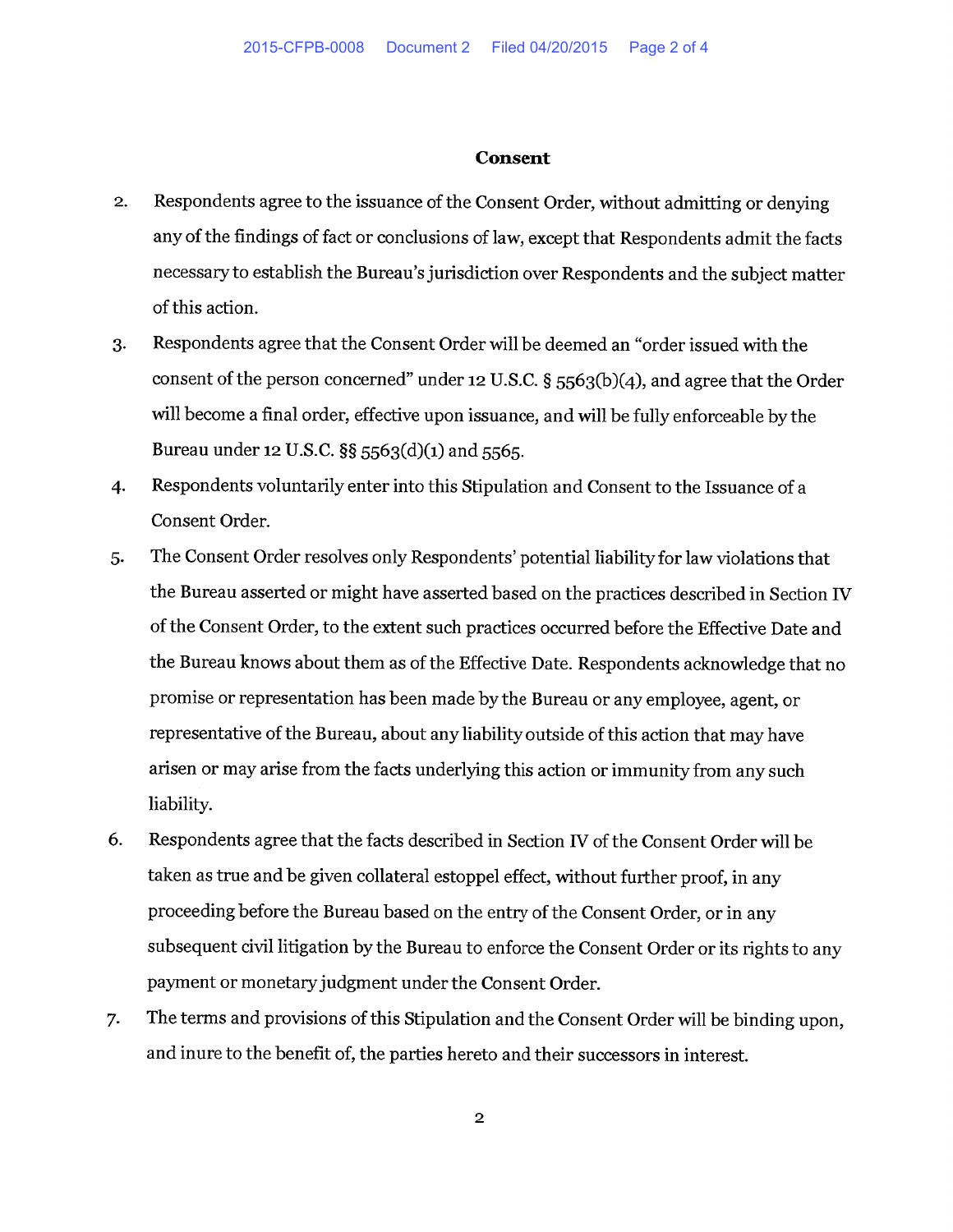8. Respondents agree that the Bureau may present the Consent Order to the Bureau Director for signature and entry without further notice.

#### **Waivers**

- 9. Respondents, by consenting to this Stipulation, waive:
	- a. Any right to service of the Consent Order, and agree that issuance of the Consent Order will constitute notice to Respondents of its terms and conditions;
	- b. Any objection to the jurisdiction of the Bureau, including, without limitation, under section 1053 of the Dodd-Frank Act;
	- The rights to all hearings under the statutory provisions under which the proceeding is c. to be or has been instituted; the filing of proposed findings of fact and conclusions of law; proceedings before, and a recommended decision by, a hearing officer; all posthearing procedures; and any other procedural right available under 12 U.S.C. § 5563 or 12 CFR Part 1081;
	- d. The right to seek any administrative or judicial review of the Consent Order;
	- e. Any claim for fees, costs or expenses against the Bureau, or any of its agents or employees, and any other governmental entity, related in any way to this enforcement matter or the Consent Order, whether arising under common law or under the terms of any statute, including, but not limited to the Equal Access to Justice Act and the Small Business Regulatory Enforcement Fairness Act of 1996; for these purposes, Respondents agree that Respondents are not the prevailing party in this action because the parties have reached a good faith settlement;
	- f. Any other right to challenge or contest the validity of the Consent Order;
	- Such provisions of the Bureau's rules or other requirements of law as may be g. construed to prevent any Bureau employee from participating in the preparation of, or advising the Director as to, any order, opinion, finding of fact, or conclusion of law to be entered in connection with this Stipulation or the Consent Order; and